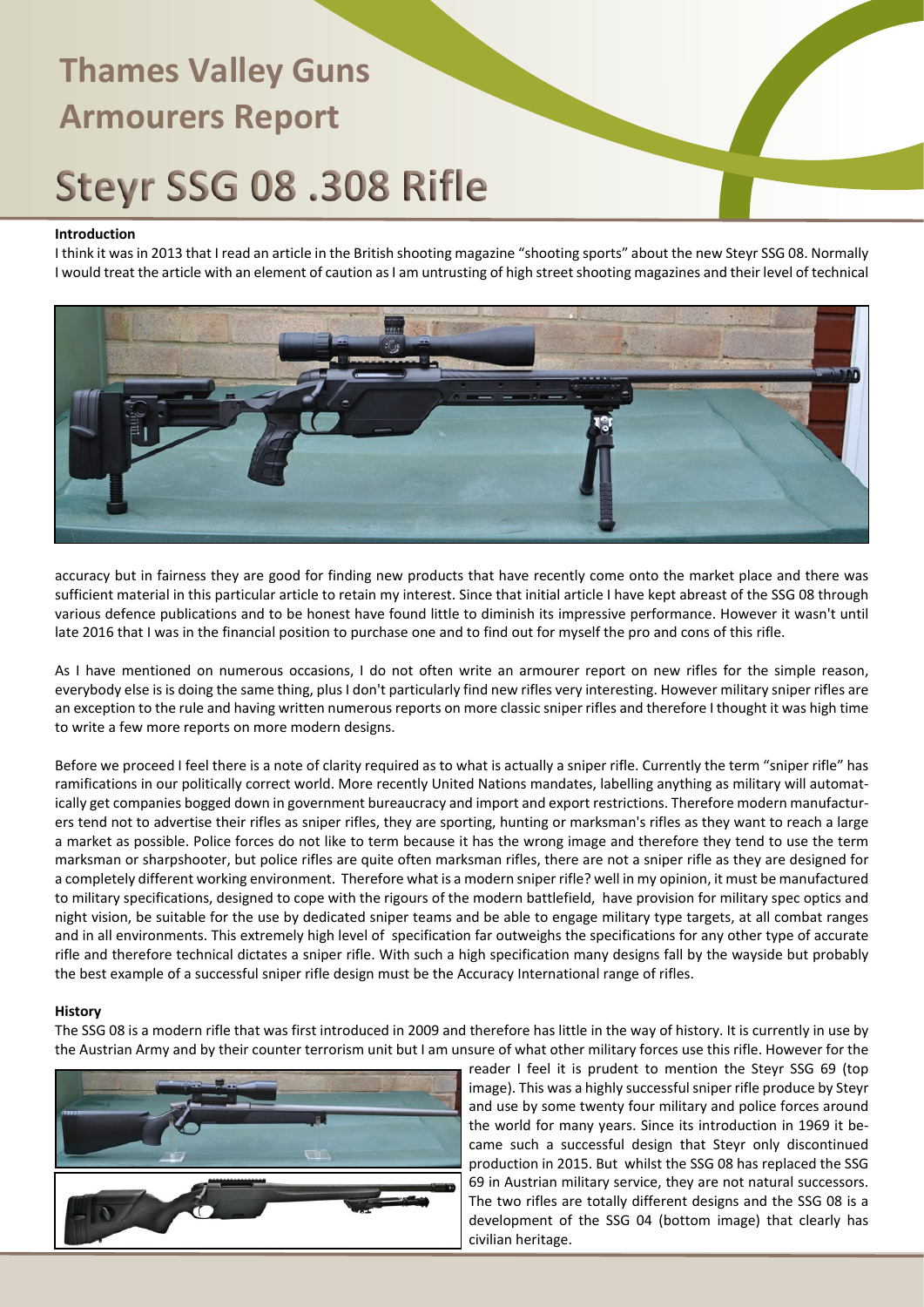# Steyr SSG 08 .308 Rifle

#### **Receiver**

The first thing you notice about the 08 receiver is its high build quality but a rather simple internal and and external appearance.



The internal surfaces generally lack the more complicated machine processes found on earlier generation rifles and has only one internal cam face. This is typical of modern manufacturing techniques making the receiver much easier and more cost effective to manufacture.

One of the major differences that separates the SSG69 from the more modern SSG08 is the method of bolt locking. The SSG69 has a traditional rear locking lugs mounted on the bolt body and engage in the

corresponding grooves in the receiver body. The interior of the SSG08 receiver lacks these locking cams and located between the barrel and the receiver is two rotary bushes, which when engaged by the bolt's locking lugs rotate and provide the locking action. Likewise it is the same rotary bushes that when the bolt is being unlocked provide primary extraction. I have not had the opportunity to see these bushes but suspect they are a clever solution to mass production by reducing the need for expensive machines and tooling to cutout the traditional locking lug, ease assembly issues with head-spacing and when wear does take place the bushes can be easily replaced. However there are downsides, overzealous cleaning can miss align the bushes making the rifle inoperable until the bushes are re-aligned by an Armourer (a point highlighted in the user manual) and as a sniper rifle I have no experience of how these bushes would function in a hot and dusty environment. This issue may have been addressed with the SSG08-A1 as I noticed it is fitted with a ejection port dust cover, thereby preventing the ingress of some foreign matter.





On the right side of the receiver is the ejection port which varies in size depending on the calibre, however the port is of sufficient size to be able to get you finger in to lever out empty cases etc. Behind the ejection port is the bolt handle recess which permits the bolt handle clearance but as far as I can ascertain serves no other function other than as a safety lug should the rifle suffer a catastrophic failure. On the left side of the receiver is the companies title, logo and on the top of the receiver is a 20 moa pictinney rail.

On the underneath of the receiver there are a number of machined faces, recesses, slots and screw threads to permit the fitting of various components, starting from the front is the recoil lug, this is pinned and secured in place by a hex nut which also acts as the location for the front king screw. Behind this, is the magazine recess and the plastic magazine housing which we will discuss in more detail in the magazine section.

In between the trigger mechanism housing is a second block which helps secure the magazine housing, the front of the trigger mech and

also acts as the location for the rear king screw. The trigger housing is positioned and secured by screws and consists of the trigger, sear connector and sear. Depressing the trigger moves the sear connector and allows the sear to be depressed under the influence of the firing pin bent. Length of pull, trigger slack resistance and trigger pull can all be adjusted.

The safety catch is a plastic rotating disc which is located on the tang and is an integral part of the trigger mechanism. Being at the rear of the trigger, the safety catch requires a function bar to operate the bolt stop and trigger etc. The rotary trigger is well positioned for the civilian or police shooter but I would question its robustness for a military sniper rifle. Sufficient ingress of debris or an impact of any severity would render the safety catch inoperable or the rifle depending the position of the catch.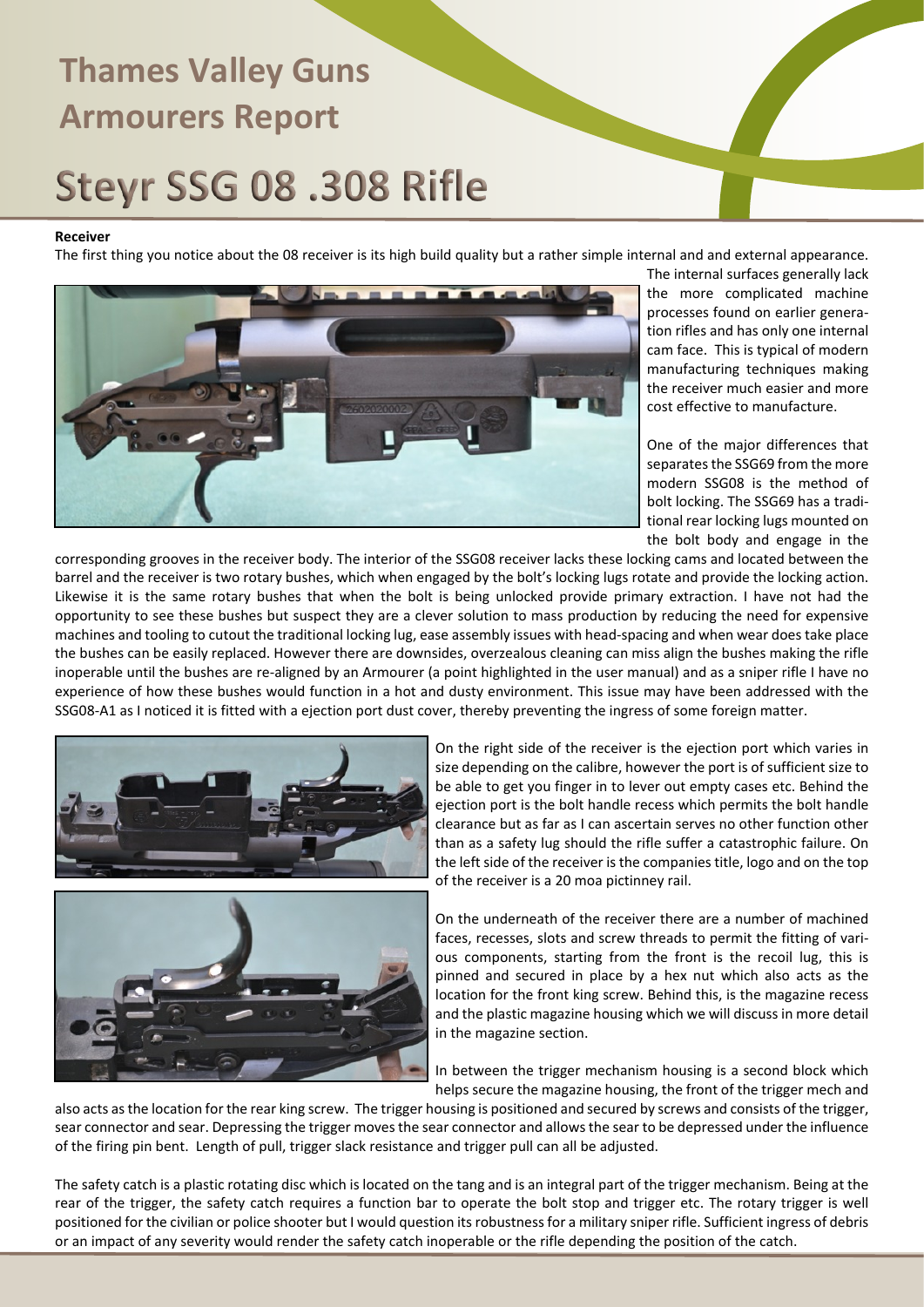# Steyr SSG 08 .308 Rifle



The rotary safety catch has three positions which permits various safety functions:

1. Red indicator; this is the firing position and permits the bolt to be cycled, too feed a round from the magazine and to discharge the rifle.

2. White indicator; this is the safe position and can only be applied if the bolt mechanism is cocked. The bolt can be opened and the chamber can be cleared but the trigger cannot be depressed and the firing pin cannot be released.

3. Grey plunger; the bolt is locked, cannot be opened and the trigger cannot be depressed. However this position has the added function that the bolt handle can be further depressed, making the rifle easier to transport or store. The manual also states this has added firing pin safety. Once the bolt handle is depressed it can only be released by depressing the grey plunger and rotating the safety to the white indicator.

With the safety on the red position, firing pin released and the bolt lifted but not withdrawn, rotating the safety to the grey plunger permits the bolt assembly to be removed. However the folding stock must be folded to permit sufficient clearance to remove the bolt fully from the receiver.



One minor criticism is that it is very easy to overturn the safety catch, especially when moving to the white indicator, I have regularly overturned to the grey plunger but that is probably just a matter of practice. In my opinion this is fairly sophisticated trigger that reflects its civilian heritage.

#### **Bolt Mechanism**

As with the receiver the bolts level of quality is superb. As can be seen in the image below the bolt uses



twin front locking lugs and the traditional but very effective spring loaded extractor and a plunger style ejector. The bolt head is integral with the bolt body and when the bolt is rotated, the lugs and the bolt body rotate with only the bolt shroud (sleeve) remaining stationary. In the bolt body there are two grooves, the straight long groove aligns with the cocking bent is where the bolt stop engages. The circular



groove, I believe is for the clearance of debris. On one side of the bolt head and between the two locking lugs is the gas vent should gas escape through the firing pin recess.

Whilst the principle method of locking is the bolt front locking lugs there is a small lug at the rear of the bolt body that engages in a corresponding lug in the receiver. I am unsure of the lugs purpose other than as a safety lug but I may be wrong.

To remove the bolt, lift the bolt handle but do not pull the bolt to

the rear. Rotate the safety catch until the grey plunger appears. Rotate the butt assembly into the folded position and retrieve the bolt assembly. Re-assembly of the bolt is in reverse, however if the firing pin assembly has been removed, ensure the bolt shroud is correctly aligned with the bolt handle prior to re-assembly. Once the bolt is fully forward and engaged, the safety can be rotated to the red indicator and the bolt cycled to checked functioning and correct assembly. To avoid releasing the firing pin on a empty chamber, the trigger can be depressed, whilst allowing the bolt to be engaged under control.

The manual states the firing pin assembly does not need to be disassembled as it is permanently lubricated at the factory. That may apply to the user, but from an Armourers point of view the firing pin may require repair or may need servicing due to the ingress of water or debris. This can be achieved by depressing the catch on the side of the bolt shroud and rotating the shroud clockwise until it disengages and the firing pin can be removed.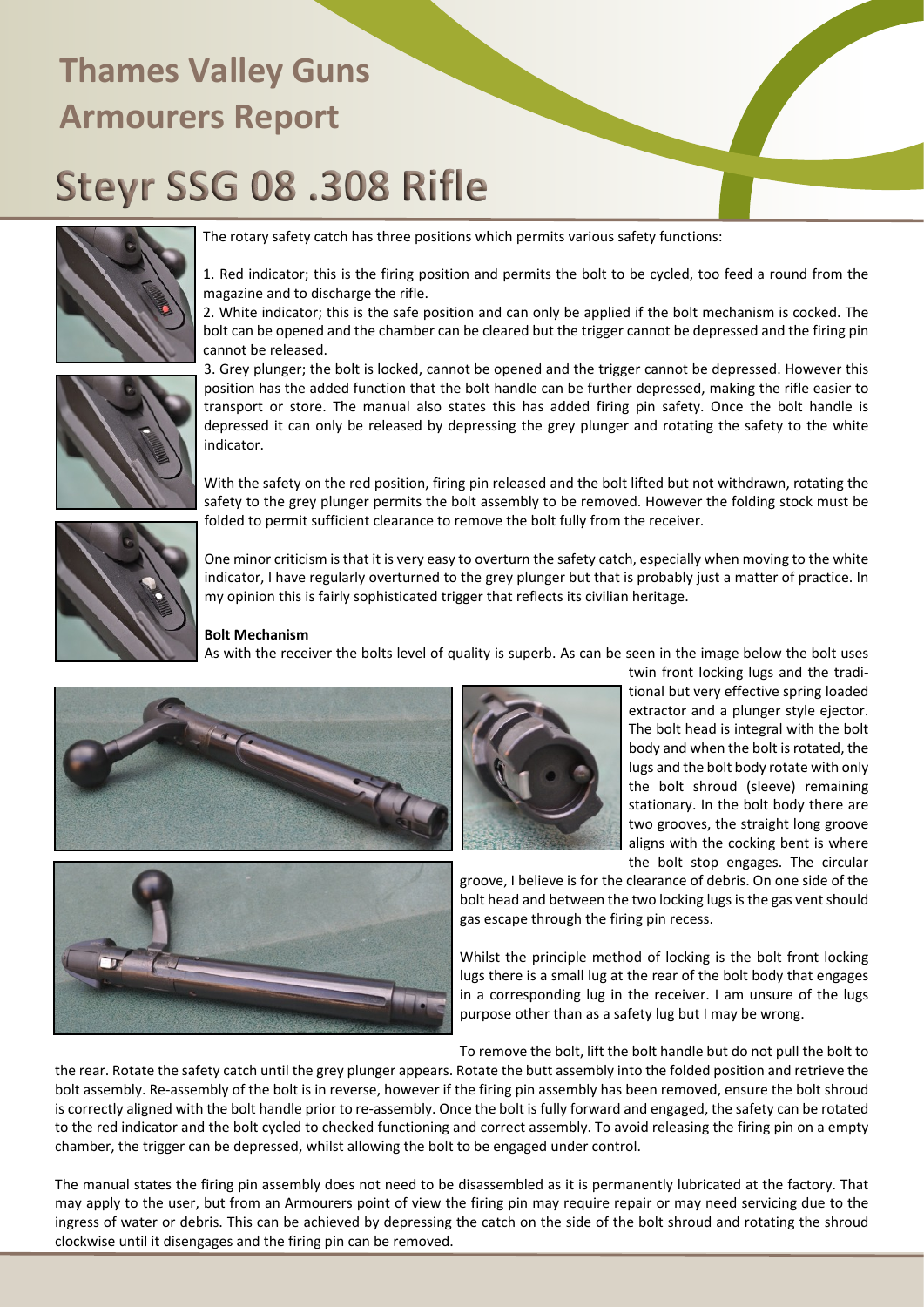### Steyr SSG 08 .308 Rifle

The bolt assembly is finished in a modern impact wear resistant dark grey finish and the bolt handle is fitted with a synthetic bolt knob to assist in weight reduction. As one should expect from a high quality mechanism, operating the bolt is a smooth and effective operation which to date I have yet to suffer from any form of mis-feed or extraction problem. Operating the bolt slowly is a problem for some rifles with empty cases dropping into the magazine, however the 08 ejects effectively no matter how slow you pull the bolt to the rear and the empty case clears the rifle without loosing the case and potentially revealing the firer's position

#### **Barrel Assembly**

Steyr are one of the few if not the only major manufacturer that I am aware of, that continues to use hammer forged barrels. This barrel manufacturing process has its critics who say that the hammer forging process sets up stresses in the barrel to the detriment



of its accuracy. The British also used the same process in their L42A1 sniper rifle and whilst I am not a barrel smith, I can vouch that these barrels are very accurate and therefore silence the critics.

The SSG08 barrel is 24" Long and 25.5" with the brake. It is 1.1"dia at the chamber and narrows to 0.8" At the muzzle. Externally the barrel has the distinctive pattern of the hammer forging process and in the case of the SSG08 the muzzle is threaded and fitted a three baffle muzzle break. The muzzle break is efficient and noticeably tames the rifles recoil, although I have some reservations on the tactical implications of a muzzle break on a sniper rifle, it does allow for a more rapid reacquiring of the target. As with the rest of the rifle the barrel is finished in a modern impact wear resistant dark grey finish. The barrel is stamped with the calibre and corresponding proof marks.

#### **Stock Assembly**

Is a sophisticated assembly and contributes to the rifles operation in the following ways, handling, weight, accuracy, overall length, ammunition capacity, safety and accessory attachment points.

The stock is an all aluminium design, anodised in black with only the butt pad, cheek rest and pistol grip produced in an impact resistant plastic. Being manufactured from aluminium and machined on a CNC machine the receiver to stock fit is perfect and the two king screws torque at 7Nm. With only the receiver touching the stock the barrel is fully floating thereby maximising the potential for accuracy.

The folding butt assembly is standard and not an optional extra as it is on many other rifles. However is essential as the butt must





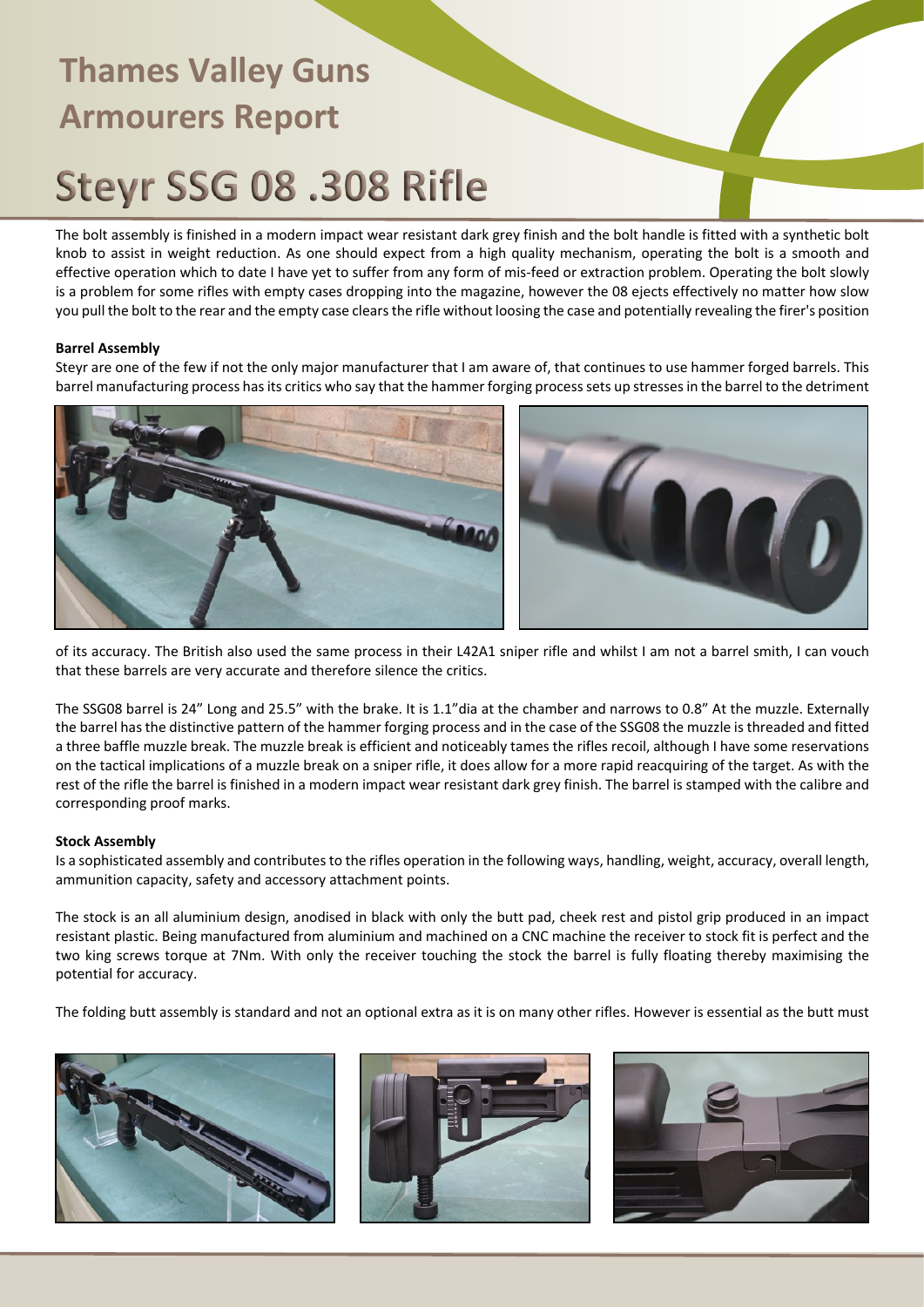# Steyr SSG 08 .308 Rifle

be folded to remove the bolt. From a tactical aspect the folding butt is an advantage as the rifles overall length can be reduced, which is more suitable for vehicle, helicopter use or parachuting insertion and from a logistics requirement the rifle can be stored using a much more compact solution. Folding the butt is achieved by depressing the spring loaded axis pin and once deployed the butt is secure with no movement or tightening of screws.

The butt assembly can be adjusted for butt and cheek pad height, plus the cheek pad has provision for horizontal adjustment. Built into the butt assembly is a monopod which has both fine and course adjustment. In operation, I found this to be a good butt assembly, adjustment is user friendly and effective and the folding mechanism to be robust and soldier proof. The monopod is quick to deploy but I find in practice I tend to use it more as a rear grip than as a monopod. In another article I read, they were



some comments about the butt strap bruising the operators hand. I couldn't replicate this concern and had no problems with the strap.

The pistol grip is an ergonomic design and is provided as standard with various front and rear sized panels to accommodate different hand sizes. This is a good idea and something that I have not seen on other designs. The panels can be adjusted by simply removing two pins, remove the panels and assembling in reverse order.

In my opinion one of the best design features of the stock and the rifle in general is the magazine housing. The 10rd magazine is completely enclosed and as a result is protected from both the elements and accidental impacts. The front of the housing provides a good handling point when carrying but



more importantly when shooting standing, sitting or kneeling. Lastly the trigger guard is integral with the magazine housing. In the trigger guard is a slot to permit access to the trigger and its adjustment.

On the forend there is provision for a wide variety of accessory rails which permits the fitting of night sights, bipod etc. The stock is provide with a short and long rail as standard but if extra rails are required these must be purchased as an optional extra. The

stock is provide with a spigot and versa-pod bipod as standard. However this bipod is in my opinion a poor design and therefore I initially replaced it with a Atlas bipod and rail mount. However the long term plan is to fit Steyr' own HS50 bipod which is manufactured by Fortmeier in Germany.

Down the sides of the forend are plastic inserts or "skins" which provide a better handling solution and in cold weather reduce any skin to metal contact. One thing I should not forget to mention is the sling swivels, its very important from a soldiers point of view when you need to "hump" your kit around the countryside. There are two integral mounts for sling swivels which permits quick removal of the sling swivels should they be not required. The sling swivel are loops with a T bar, the T bar can be inserted into the mount under spring pressure, "push, twist and turn" and they lock into place. Its a good design that the loops can be removed with ease and without the use of tools. Slings are handy bits of kit, but they can get in the way and at the worse time.



In summary the stock assembly is a very good design and compliments the rifle well, in my opinion it provides the manufacturer with a modular concept that allows them to take a civilian rifle and provide a commercially successful police/military/tactical solution.

#### **Magazine**

Generally the magazine is fairly standard and unremarkable design by today's standards. Its of polymer construction and holds tens rounds which is a standard requirement for today's military sniper rifle designs. It two distinguishing attributes is that it is totally enclosed in the magazine housing, something we have already discussed and secondly has a unique safety feature with regards to its retaining/release catch.

The catch has two positions, therefore the magazine can be fully engaged, the bolt cycled and